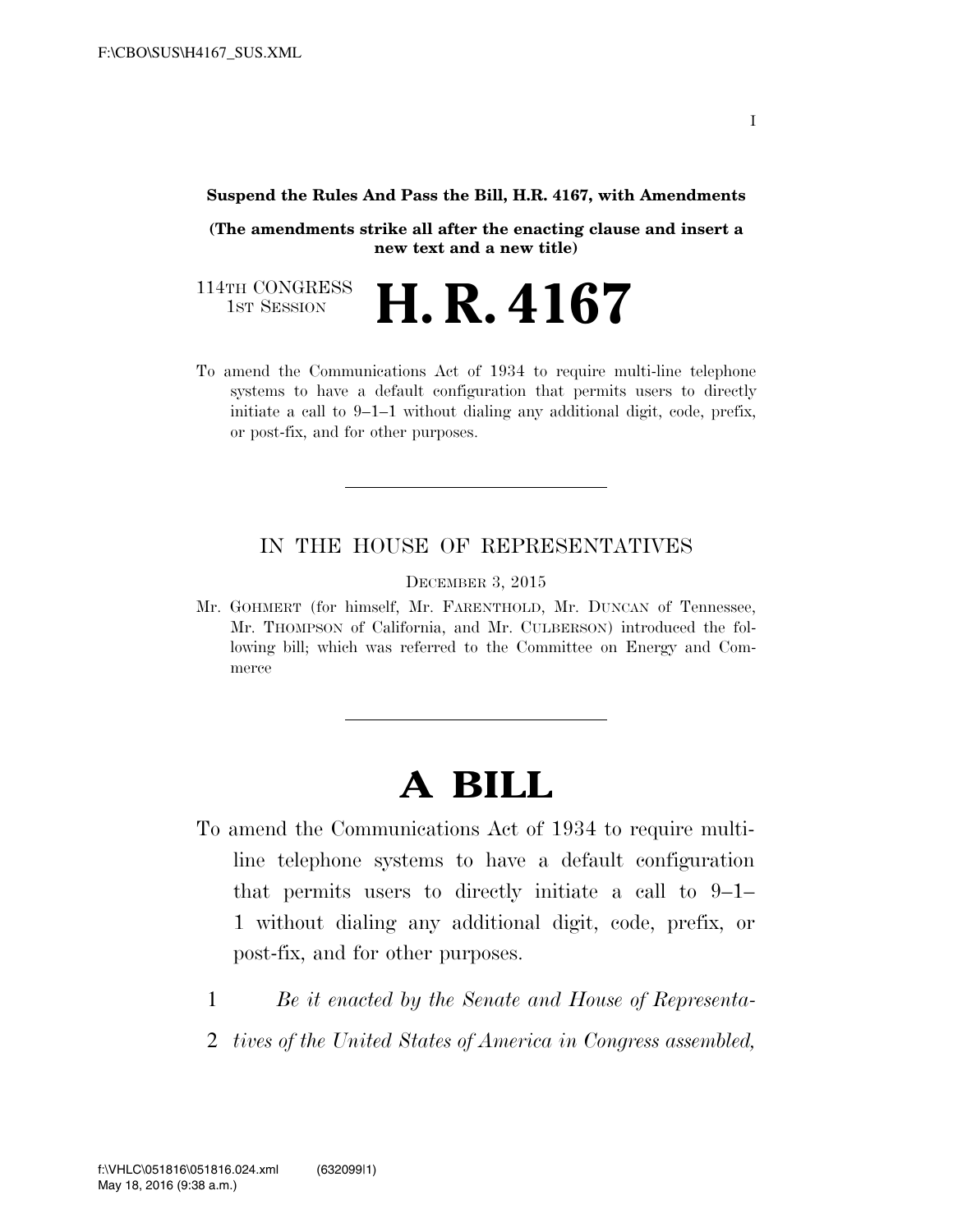$\mathfrak{D}$ 

#### **SECTION 1. SHORT TITLE.**

 This Act may be cited as the ''Kari's Law Act of 2016''.

### **SEC. 2. CONFIGURATION OF MULTI-LINE TELEPHONE SYS-**

### **TEMS FOR DIRECT DIALING OF 9-1-1.**

 (a) IN GENERAL.—Title VII of the Communications Act of 1934 (47 U.S.C. 601 et seq.) is amended by adding at the end the following:

## **''SEC. 721. CONFIGURATION OF MULTI-LINE TELEPHONE SYSTEMS FOR DIRECT DIALING OF 9-1-1.**

 ''(a) SYSTEM MANUFACTURE, IMPORTATION, SALE, AND LEASE.—A person engaged in the business of manu- facturing, importing, selling, or leasing multi-line tele- phone systems may not manufacture or import for use in the United States, or sell or lease or offer to sell or lease in the United States, a multi-line telephone system, unless such system is pre-configured such that, when properly in- stalled in accordance with subsection (b), a user may di- rectly initiate a call to 9-1-1 from any station equipped with dialing facilities, without dialing any additional digit, code, prefix, or post-fix, including any trunk-access code such as the digit '9', regardless of whether the user is re- quired to dial such a digit, code, prefix, or post-fix for other calls.

 ''(b) SYSTEM INSTALLATION, MANAGEMENT, AND OPERATION.—A person engaged in the business of install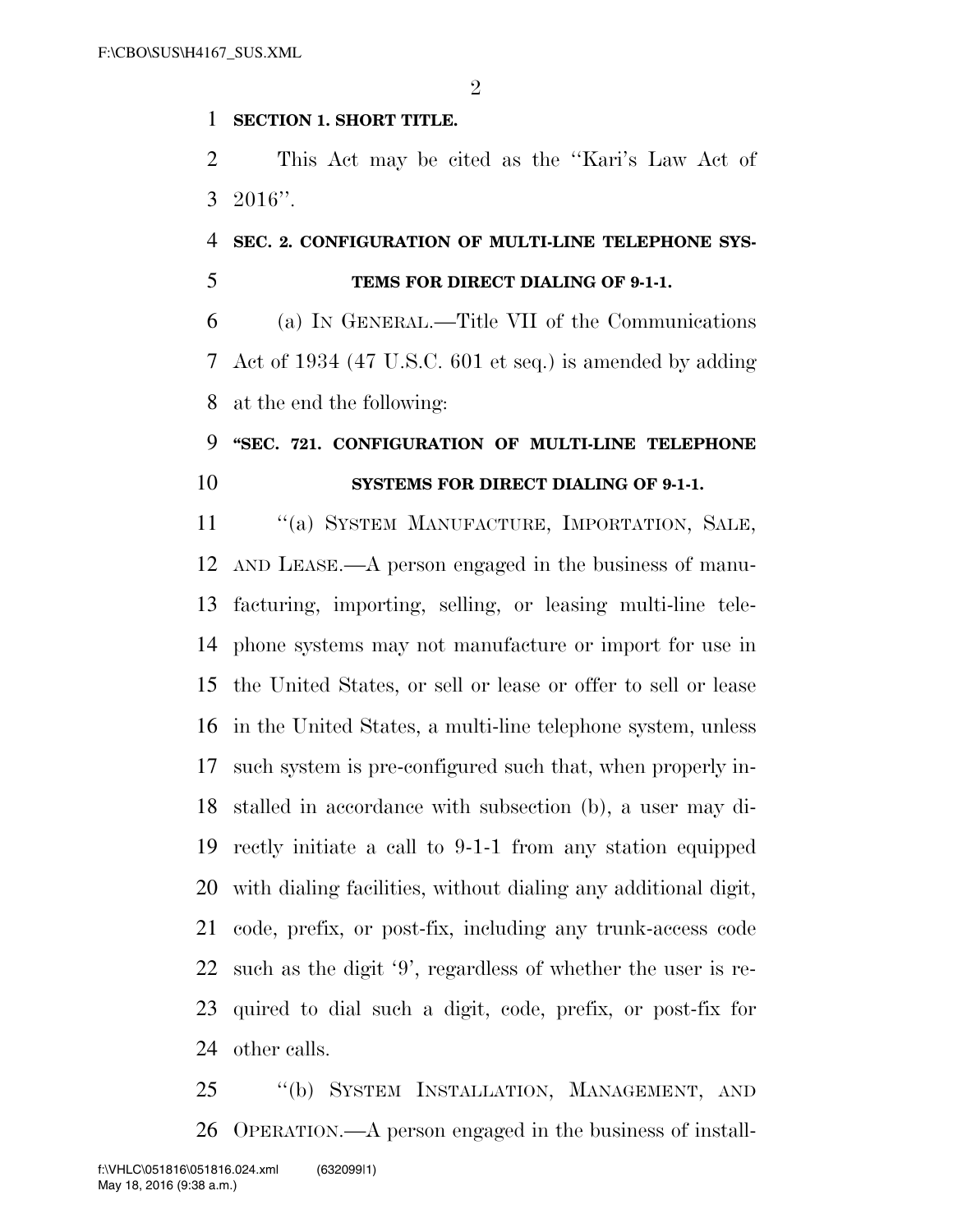F:\CBO\SUS\H4167\_SUS.XML

 ing, managing, or operating multi-line telephone systems may not install, manage, or operate for use in the United States such a system, unless such system is configured such that a user may directly initiate a call to 9-1-1 from any station equipped with dialing facilities, without dialing any additional digit, code, prefix, or post-fix, including any trunk-access code such as the digit '9', regardless of whether the user is required to dial such a digit, code, prefix, or post-fix for other calls.

 ''(c) ON-SITE NOTIFICATION.—A person engaged in the business of installing, managing, or operating multi- line telephone systems shall, in installing, managing, or operating such a system for use in the United States, con- figure the system to provide a notification to a central lo- cation at the facility where the system is installed or to another person or organization regardless of location, if the system is able to be configured to provide the notifica- tion without an improvement to the hardware or software of the system.

20 "(d) EFFECT ON STATE LAW.—Nothing in this sec- tion is intended to alter the authority of State commis- sions or other State or local agencies with jurisdiction over emergency communications, if the exercise of such author-ity is not inconsistent with this Act.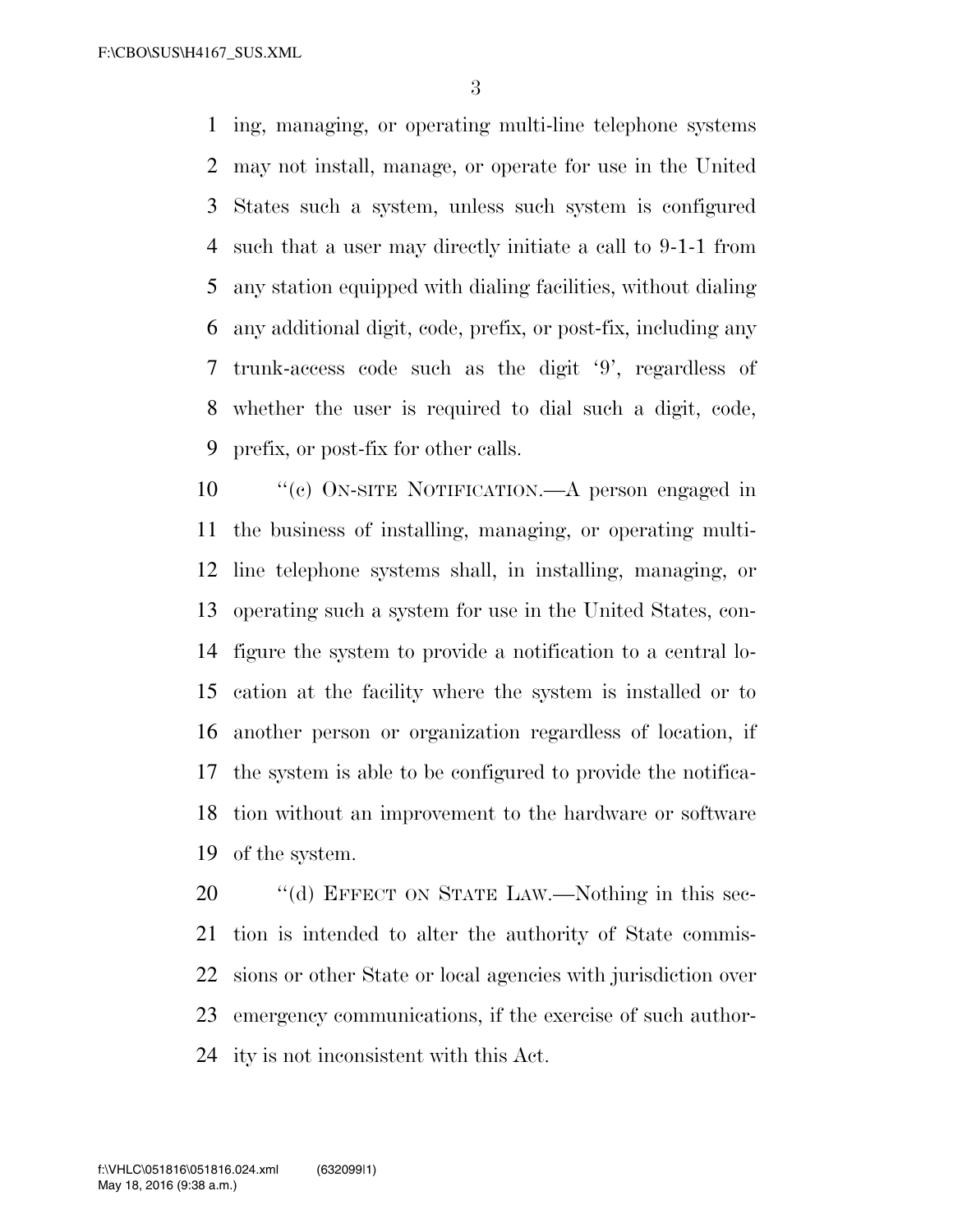''(e) ENFORCEMENT.—This section shall be enforced under title V, except that section 501 applies only to the extent that such section provides for the punishment of a fine.

 ''(f) MULTI-LINE TELEPHONE SYSTEM DEFINED.— In this section, the term 'multi-line telephone system' has the meaning given such term in section 6502 of the Middle Class Tax Relief and Job Creation Act of 2012 (47 U.S.C. 1471).''.

(b) EFFECTIVE DATE.—

 (1) IN GENERAL.—Except as provided in para- graph (2), section 721 of the Communications Act of 1934, as added by subsection (a) of this section, shall apply beginning on the date that is 2 years after the date of the enactment of this Act.

 (2) EXCEPTION.—Subsection (b) or (c) of such section 721 shall not apply to a multi-line telephone system that was installed before the date that is 2 years after the date of the enactment of this Act if such system is not able to be configured to meet the requirement of such subsection (b) or (c), respec- tively, without an improvement to the hardware or software of the system.

Amend the title so as to read: ''A bill to amend the Communications Act of 1934 to require multi-line telephone systems to have a configuration that permits users